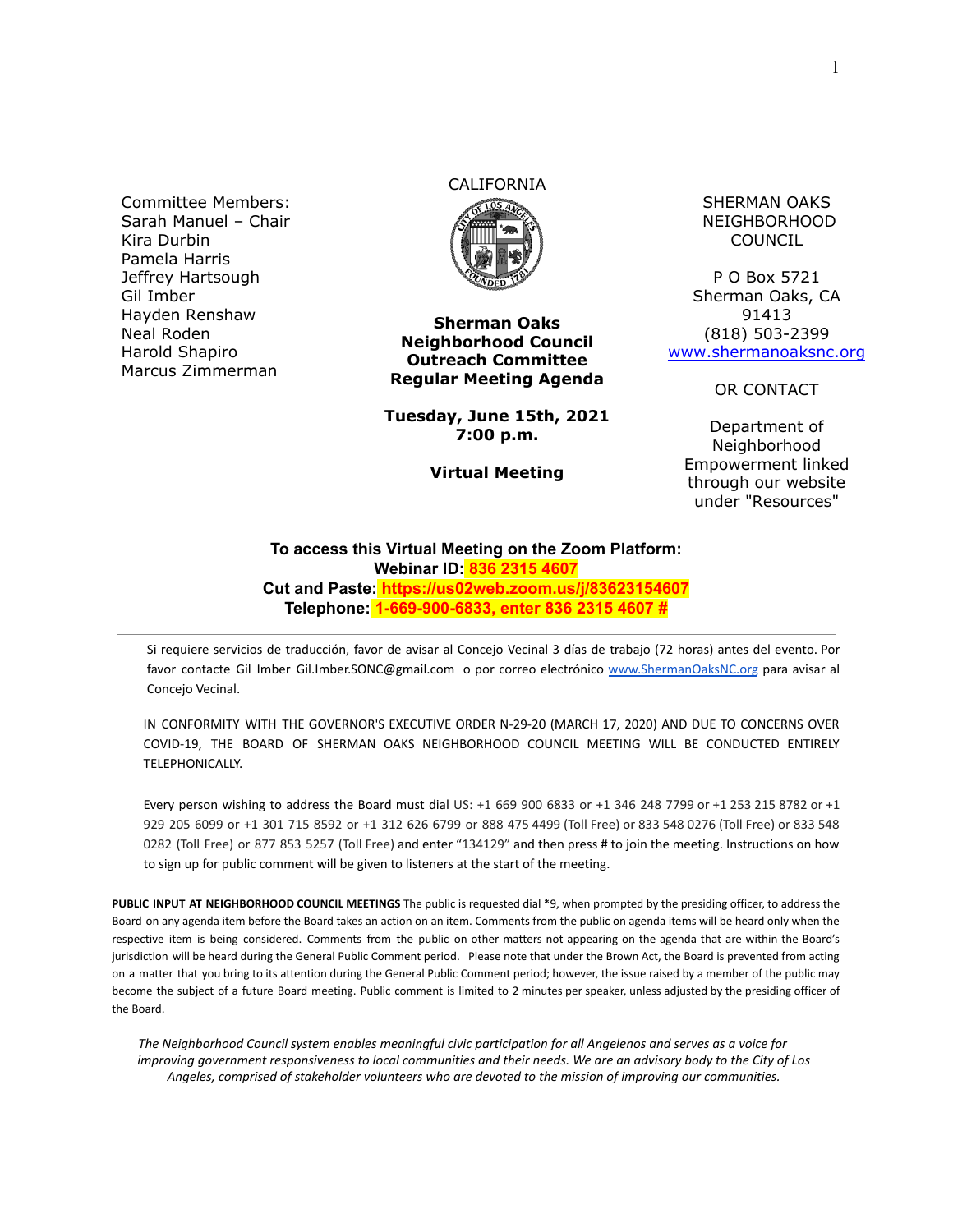### **AGENDA**

- **1. Call to Order and Welcome** Chair, Sarah Manuel
- **2. Roll Call and Introductions** Chair, Sarah Manuel, Committee Member, Gil Imber
- **3. Administrative Motions: ACTION ITEM. ROLL CALL VOTE REQUIRED.**
	- A. Approval of Prior Meeting Minutes
		- i. May 18th, 2021 Regular Meeting Minutes --

## **ACTION ITEM. ROLL CALL VOTE REQUIRED.**

- **4. Chair's Report: 3 minutes,** Sarah Manuel
	- 1. Dinner & a Movie
	- 2. Intern
- **5. Project Updates & Discussion (20 minutes)** *Please see supporting documentation.*
	- *1 minute Public Comment for each sub-agendized item.*
	- A. Neighbor Assistance Program Marcus Zimmerman
	- B. Working Group Kira Durbin, Pamela Harris
	- C. Webcorner Update Harold Shapiro -
	- D. Website Gil Imber
	- E. Newsletter The Ziff Flyer & Social Media Platform Metrics Sarah Manuel
	- F. SONC Election 2021 Sarah Manuel
- **6. Public Official Comment: 2 minutes each** *Comments by public officials*
- **7. Public Comment**: **2 minutes each** *Comments by the public on non-agenda items within the SONC Outreach Committee's jurisdiction.*
- **8. Street Clean Up Discussion**
- **9. Virtual Movie Series Discussion and Schedule (10 minutes)**

**10. Discussion of presenting an amendment to SONC's Bylaws RE: submitting supporting documentation within the agenda.**

**11. Branding Kit Discussion and Development of Mailing Lists - Assign a project lead, Sarah Manuel**

**12. New Business** – Introduction topics for consideration of the Outreach Committee at future meetings: (**5 minutes)** *Public Comment for each sub-agendized item.*

A. Other items for consideration for next Agenda(s)